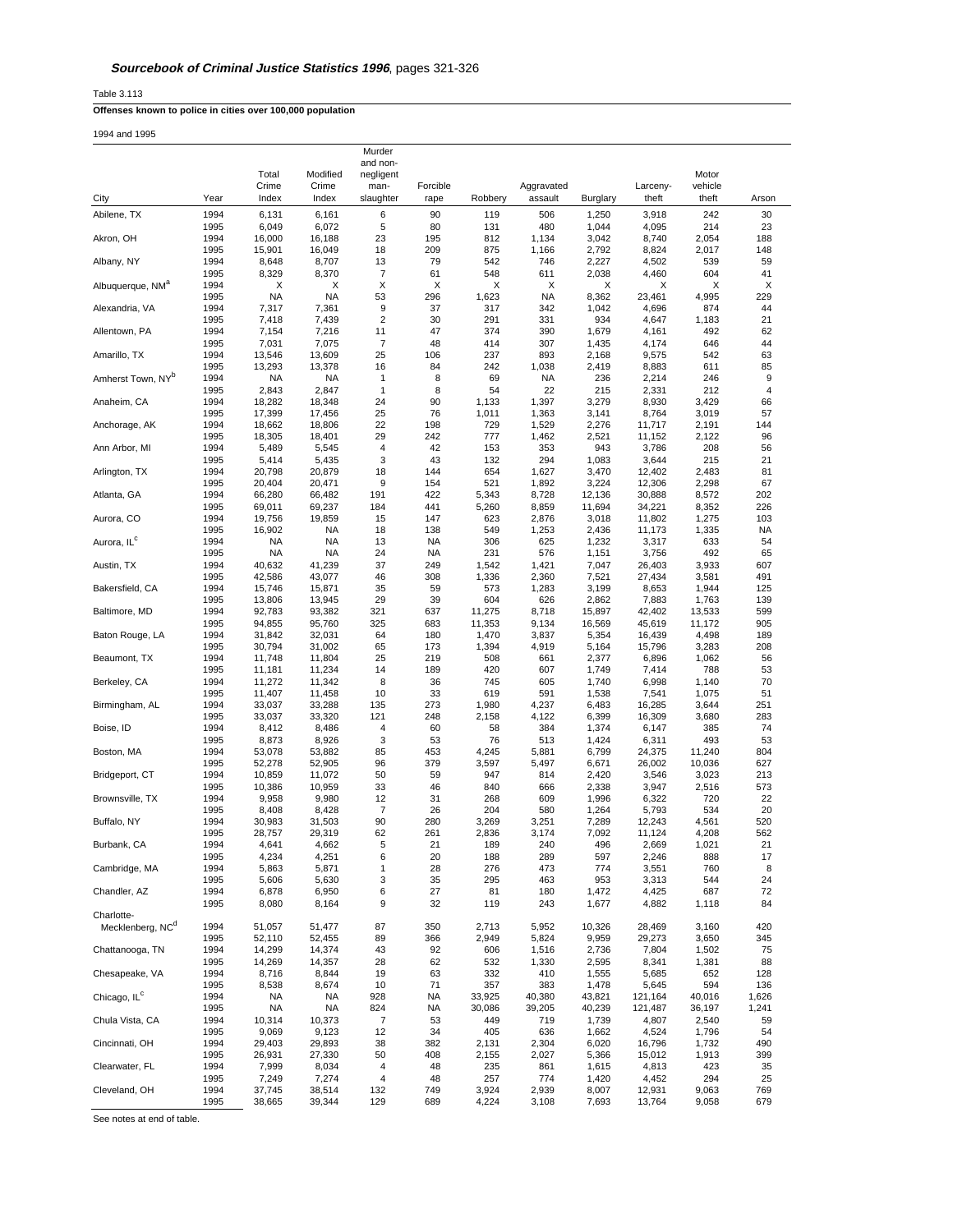| Table 3.113 |  |
|-------------|--|
|-------------|--|

1994 and 1995--Continued

|                       |              |                   |                    | Murder                |             |                |                |                  |                  |                  |                |
|-----------------------|--------------|-------------------|--------------------|-----------------------|-------------|----------------|----------------|------------------|------------------|------------------|----------------|
|                       |              | Total             | Modified           | and non-<br>negligent |             |                |                |                  |                  | Motor            |                |
|                       |              | Crime             | Crime              | man-                  | Forcible    |                | Aggravated     |                  | Larceny-         | vehicle          |                |
| City                  | Year         | Index             | Index              | slaughter             | rape        | Robbery        | assault        | Burglary         | theft            | theft            | Arson          |
| Colorado Springs, CO  | 1994         | 20,811            | 20,931             | 14                    | 228         | 401            | 860            | 3,033            | 15,185           | 1,090            | 120            |
|                       | 1995         | 21,949            | 22,092             | 18                    | 207         | 416            | 925            | 3,446            | 15,549           | 1,388            | 143            |
| Columbia, SC          | 1994         | 12,156            | 12,184             | 19                    | 116         | 571            | 1,360          | 1,849            | 7,581            | 660              | 28             |
| Columbus, GA          | 1995<br>1994 | 12,832<br>11,892  | 12,873<br>11,930   | 9<br>20               | 89<br>37    | 677<br>371     | 1,401<br>580   | 2,256<br>1,984   | 7,559<br>8,004   | 841<br>896       | 41<br>38       |
|                       | 1995         | 12,417            | 12,441             | 20                    | 34          | 432            | 497            | 2,201            | 8,350            | 883              | 24             |
| Columbus, OH          | 1994         | 56,343            | 57,378             | 100                   | 679         | 3,599          | 2,383          | 13,086           | 29,776           | 6,720            | 1,035          |
| Concord, CA           | 1995<br>1994 | 58,715            | 59,630             | 77<br>4               | 636<br>45   | 3,329<br>193   | 2,582<br>423   | 13,146           | 31,905           | 7,040<br>1,066   | 915<br>26      |
|                       | 1995         | 8,452<br>7,696    | 8,478<br>7,713     | 4                     | 50          | 156            | 452            | 1,534<br>1,378   | 5,187<br>4,830   | 826              | 17             |
| Corpus Christi, TX    | 1994         | 27,183            | 27,384             | 13                    | 178         | 492            | 1,688          | 4,248            | 19,215           | 1,349            | 201            |
|                       | 1995         | 29,274            | 29,469             | 31                    | 216         | 504            | 2,013          | 3,785            | 21,271           | 1,454            | 195            |
| Dallas, TX            | 1994<br>1995 | 100,707<br>98,624 | 102,075<br>100,051 | 295<br>276            | 957<br>852  | 7,077<br>5,899 | 8,557<br>8,942 | 17,860<br>16,705 | 48,268<br>49,068 | 17,693<br>16,882 | 1,368<br>1,427 |
| Dayton, OH            | 1994         | 17,649            | 17,941             | 57                    | 250         | 1,343          | 849            | 3,939            | 8,703            | 2,508            | 292            |
|                       | 1995         | 18,949            | 19,209             | 39                    | 237         | 1,360          | 789            | 4,022            | 9,357            | 3,145            | 260            |
| Denver, CO            | 1994<br>1995 | 35,434<br>34,769  | 35,853<br>35,158   | 81<br>81              | 366<br>320  | 1,714<br>1,413 | 2,545<br>2,543 | 7,759<br>7,410   | 16,723<br>17,761 | 6,246<br>5,241   | 419<br>389     |
| Des Moines, IA        | 1994         | 14,180            | 14,330             | 12                    | 73          | 301            | 451            | 1,714            | 10,743           | 886              | 150            |
|                       | 1995         | 16,108            | 16,272             | 19                    | 127         | 312            | 547            | 1,933            | 11,911           | 1,259            | 164            |
| Detroit, MI           | 1994         | 121,827           | 122,672            | 541                   | 1,116       | 12,772         | 13,042         | 22,156           | 42,631           | 29,569           | 845            |
| Downey, CA            | 1995<br>1994 | 119,065<br>4,537  | 120,216<br>4,585   | 475<br>9              | 1,104<br>40 | 10,076<br>401  | 12,356<br>165  | 22,366<br>840    | 43,415<br>1,883  | 29,273<br>1,199  | 1,151<br>48    |
|                       | 1995         | 4,791             | 4,843              | 7                     | 19          | 353            | 198            | 848              | 2,097            | 1,269            | 52             |
| Durham, NC            | 1994         | 15,550            | 15,633             | 35                    | 78          | 848            | 768            | 4,729            | 7,918            | 1,174            | 83             |
| Elizabeth, NJ         | 1995<br>1994 | 15,866<br>9,219   | 15,930<br>9,241    | 24<br>11              | 82<br>41    | 904<br>921     | 825<br>384     | 4,522<br>1,865   | 8,376<br>3,924   | 1,133<br>2,073   | 64<br>22       |
|                       | 1995         | 9,638             | 9,669              | 18                    | 46          | 936            | 345            | 2,076            | 4,229            | 1,988            | 31             |
| El Monte, CA          | 1994         | 5,735             | 5,864              | 16                    | 23          | 603            | 698            | 1,352            | 1,957            | 1,086            | 129            |
|                       | 1995         | 5,176             | 5,222              | 30                    | 33          | 531            | 801            | 996              | 1,782            | 994              | 55             |
| El Paso, TX           | 1994<br>1995 | 40,465<br>41,692  | 40,861<br>41,988   | 44<br>37              | 233<br>242  | 1,086<br>1,076 | 4,006<br>3,593 | 4,277<br>3,828   | 26,915<br>29,034 | 3,904<br>3,882   | 396<br>296     |
| Erie, PA              | 1994         | 5,867             | 5,927              | 8                     | 63          | 412            | 330            | 1,137            | 3,466            | 451              | 60             |
|                       | 1995         | 5,706             | 5,740              | 6                     | 56          | 341            | 269            | 1,015            | 3,623            | 396              | 34             |
| Escondido, CA         | 1994<br>1995 | 8,225<br>7,993    | 8,279<br>8,038     | 9<br>11               | 34<br>36    | 218<br>252     | 674<br>581     | 1,551<br>1,450   | 4,682<br>4,346   | 1,057<br>1,317   | 54<br>45       |
| Eugene, OR            | 1994         | 10,457            | 10,528             | 2                     | 51          | 213            | 270            | 1,869            | 7,382            | 670              | 71             |
|                       | 1995         | 11,876            | 11,969             | 3                     | 41          | 273            | 409            | 2,036            | 8,444            | 670              | 93             |
| Evansville, IN        | 1994         | 7,264             | 7,341              | 8                     | 50          | 161<br>154     | 566            | 1,552            | 4,541            | 386              | 77<br>72       |
| Flint, MI             | 1995<br>1994 | 7,478<br>18,412   | 7,550<br>18,851    | 5<br>58               | 33<br>202   | 1,169          | 532<br>2,570   | 1,537<br>4,235   | 4,772<br>7,587   | 445<br>2,591     | 439            |
|                       | 1995         | 17,338            | 17,684             | 41                    | 206         | 1,030          | 2,615          | 4,137            | 7,346            | 1,963            | 346            |
| Fontana, CA           | 1994         | 6,334             | 6,366              | 19                    | 67          | 422            | 864            | 1,467            | 1,944            | 1,551            | 32             |
| Fort Collins, CO      | 1995<br>1994 | 6,276<br>4,452    | 6,302<br>4,479     | 13<br>1               | 66<br>53    | 470<br>34      | 978<br>304     | 1,372<br>720     | 1,788<br>3,169   | 1,589<br>171     | 26<br>27       |
|                       | 1995         | 5,573             | 5,618              | $\overline{2}$        | 66          | 30             | 360            | 790              | 4,132            | 193              | 45             |
| Fort Lauderdale, FL   | 1994         | 27,775            | 27,822             | 33                    | 94          | 1,274          | 1,039          | 5,405            | 16,382           | 3,548            | 47             |
| Fort Wayne, IN        | 1995<br>1994 | 25,036<br>12,914  | 25,102<br>13,017   | 27<br>38              | 102<br>100  | 1,113<br>577   | 1,051<br>267   | 4,876<br>1,778   | 14,836<br>8,477  | 3,031<br>1,677   | 66<br>103      |
|                       | 1995         | 12,765            | 12,864             | 23                    | 84          | 594            | 230            | 1,800            | 8,081            | 1,953            | 99             |
| Fort Worth, TX        | 1994         | 43,400            | 43,811             | 132                   | 413         | 2,379          | 3,111          | 8,295            | 23,712           | 5,358            | 411            |
| Fremont, CA           | 1995<br>1994 | 39,667<br>8,546   | 40,026<br>8,610    | 108<br>6              | 332<br>42   | 1,965<br>192   | 2,939<br>915   | 7,334<br>1,731   | 22,128<br>4,717  | 4,861<br>943     | 359<br>64      |
|                       | 1995         | 8,606             | 8,652              | 2                     | 32          | 199            | 981            | 1,424            | 4,855            | 1,113            | 46             |
| Fresno, CA            | 1994         | 46,076            | 46,961             | 84                    | 192         | 2,810          | 3,113          | 7,659            | 18,640           | 13,578           | 885            |
|                       | 1995         | 46,267            | 47,594             | 71                    | 212         | 2,166          | 3,210          | 7,638            | 20,552           | 12,418           | 1,327          |
| Fullerton, CA         | 1994<br>1995 | 7,280<br>6,490    | 7,299<br>6,519     | 6<br>6                | 38<br>39    | 218<br>198     | 281<br>247     | 1,202<br>1,113   | 4,344<br>4,024   | 1,191<br>863     | 19<br>29       |
| Garden Grove, CA      | 1994         | 8,215             | 8,265              | 7                     | 41          | 397            | 577            | 1,489            | 4,170            | 1,534            | 50             |
|                       | 1995         | 7,740             | 7,766              | 6                     | 39          | 347            | 532            | 1,293            | 3,994            | 1,529            | 26             |
| Garland, TX           | 1994<br>1995 | 11,446<br>11,418  | 11,554<br>11,486   | 10<br>7               | 93<br>102   | 280<br>271     | 579<br>580     | 2,318<br>2,146   | 7,277<br>7,244   | 889<br>1,068     | 108<br>68      |
| Gary, IN <sup>e</sup> | 1994         | 11,234            | 11,946             | 80                    | 143         | 855            | 1,719          | 2,547            | 3,410            | 2,480            | 712            |
|                       | 1995         | х                 | Х                  | X                     | Х           | X              | Х              | X                | х                | X                | Х              |
| Glendale, AZ          | 1994         | 14,360            | 14,475             | 3                     | 46          | 274            | 926            | 2,413            | 8,204            | 2,494            | 115            |
| Glendale, CA          | 1995<br>1994 | 15,468<br>7,352   | 15,587<br>7,403    | 9<br>5                | 53<br>15    | 320<br>333     | 1,018<br>325   | 2,850<br>1,133   | 8,489<br>4,316   | 2,729<br>1,225   | 119<br>51      |
|                       | 1995         | 7,958             | 8,002              | 8                     | 22          | 351            | 384            | 1,315            | 4,552            | 1,326            | 44             |
| Grand Prairie, TX     | 1994         | 6,111             | 6,115              | 14                    | 39          | 166            | 398            | 1,020            | 3,448            | 1,026            | 4              |
| Grand Rapids, MI      | 1995<br>1994 | 6,448<br>15,336   | 6,451<br>15,461    | 12<br>23              | 28<br>113   | 140<br>888     | 515<br>1,823   | 1,065<br>3,172   | 3,714<br>8,241   | 974<br>1,076     | 3<br>125       |
|                       | 1995         | 14,556            | 14,666             | 24                    | 109         | 662            | 1,669          | 3,113            | 8,089            | 890              | 110            |
| Greensboro, NC        | 1994         | 16,998            | 17,123             | 21                    | 89          | 767            | 1,130          | 3,245            | 10,787           | 959              | 125            |
| Green Bay, WI         | 1995         | 18,044            | 18,177             | 36                    | 88          | 785            | 1,189          | 3,671            | 11,067           | 1,208            | 133            |
|                       | 1994<br>1995 | 4,753<br>4,868    | 4,775<br>4,902     | 4<br>4                | 46<br>75    | 59<br>70       | 400<br>360     | 625<br>555       | 3,415<br>3,616   | 204<br>188       | 22<br>34       |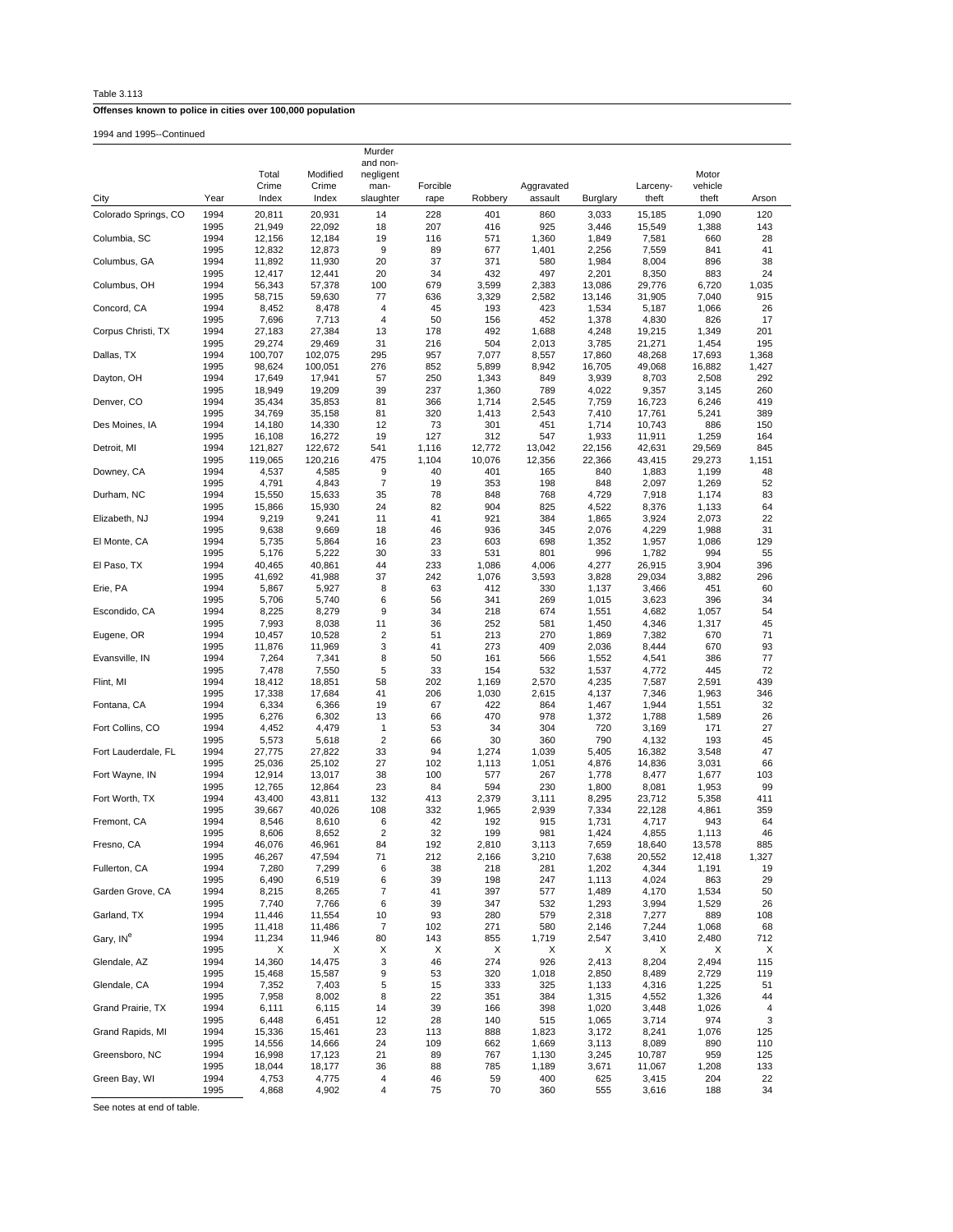Table 3.113

1994 and 1995--Continued

|                             |              |                   |                   | Murder                       |              |                 |                 |                 |                   |                 |              |
|-----------------------------|--------------|-------------------|-------------------|------------------------------|--------------|-----------------|-----------------|-----------------|-------------------|-----------------|--------------|
|                             |              | Total             | Modified          | and non-<br>negligent        |              |                 |                 |                 |                   | Motor           |              |
|                             |              | Crime             | Crime             | man-                         | Forcible     |                 | Aggravated      |                 | Larceny-          | vehicle         |              |
| City                        | Year         | Index             | Index             | slaughter                    | rape         | Robbery         | assault         | Burglary        | theft             | theft           | Arson        |
| Hampton, VA                 | 1994         | 6,763             | 6,827             | 11                           | 46           | 274             | 230             | 757             | 5,103             | 342             | 64           |
| Hartford, CT                | 1995<br>1994 | 7,045<br>16,572   | 7,107<br>16,809   | 14<br>55                     | 40<br>97     | 264<br>1,549    | 236<br>1,461    | 829<br>3,128    | 5,199<br>7,579    | 463<br>2,703    | 62<br>237    |
|                             | 1995         | 16,573            | 16,738            | 33                           | 112          | 1,278           | 1,176           | 3,137           | 8,278             | 2,559           | 165          |
| Hayward, CA                 | 1994         | 9,086             | 9,155             | 12                           | 64           | 352             | 1,068           | 1,362           | 4,877             | 1,351           | 69           |
|                             | 1995         | 7,981             | 8,065             | 12                           | 45           | 349             | 449             | 1,235           | 4,372             | 1,519           | 84           |
| Henderson, NV               | 1994<br>1995 | 4,008<br>4,982    | 4,034<br>5,020    | 4<br>3                       | 116<br>79    | 148<br>124      | 120<br>110      | 804<br>917      | 2,227<br>3,061    | 589<br>688      | 26<br>38     |
| Hialeah, FL <sup>a</sup>    | 1994         | Χ                 | х                 | х                            | X            | Х               | х               | х               | Χ                 | Χ               | X            |
|                             | 1995         | 15,654            | 15,718            | 17                           | 41           | 809             | 993             | 2,433           | 7,637             | 3,724           | 64           |
| Hollywood, FL               | 1994         | 12,611            | 12,631            | 8                            | 56           | 438             | 592             | 2,019           | 7,886             | 1,612           | 20           |
| Honolulu, HI                | 1995<br>1994 | 12,146<br>60,825  | 12,164<br>61,156  | 5<br>35                      | 63<br>266    | 518<br>1,058    | 537<br>1,169    | 2,024<br>10,018 | 7,515<br>42,552   | 1,484<br>5,727  | 18<br>331    |
|                             | 1995         | 67,145            | 67,444            | 38                           | 217          | 1,371           | 1,256           | 10,127          | 46,696            | 7,440           | 299          |
| Houston, TX                 | 1994         | 128,079           | 129,669           | 375                          | 931          | 9,981           | 11,699          | 25,518          | 56,945            | 22,630          | 1,590        |
| Huntington Beach, CA        | 1995<br>1994 | 131,602<br>8,196  | 133,094<br>8,234  | 316<br>5                     | 837<br>39    | 9,222<br>169    | 11,885<br>438   | 24,830<br>1,788 | 61,976<br>4,634   | 22,536<br>1,123 | 1,492<br>38  |
|                             | 1995         | 8,093             | 8,117             | 8                            | 44           | 176             | 338             | 2,084           | 4,474             | 969             | 24           |
| Huntsville, AL              | 1994         | 15,621            | 15,664            | 18                           | 88           | 382             | 1,314           | 2,710           | 10,114            | 995             | 43           |
|                             | 1995         | 13,102            | 13,152            | 10                           | 56           | 384             | 825             | 2,413           | 8,393             | 1,021           | 50           |
| Independence, MO            | 1994<br>1995 | 8,099<br>8,981    | 8,154<br>9,041    | 6<br>$\overline{\mathbf{c}}$ | 35<br>40     | 170<br>146      | 460<br>442      | 1,640<br>1,382  | 5,027<br>6,309    | 761<br>660      | 55<br>60     |
| Indianapolis, IN            | 1994         | 35,660            | 36,012            | 108                          | 483          | 2,454           | 3,422           | 8,151           | 15,041            | 6,001           | 352          |
|                             | 1995         | 36,469            | 36,807            | 99                           | 457          | 2,523           | 3,636           | 7,797           | 15,941            | 6,016           | 338          |
| Inglewood, CA               | 1994         | 7,177             | 7,255             | 46                           | 47           | 1,071           | 804             | 1,230           | 1,936             | 2,043           | 78           |
| Irvine, CA                  | 1995<br>1994 | 6,817<br>4,702    | 6,870<br>4,742    | 40<br>1                      | 60<br>15     | 1,067<br>51     | 814<br>98       | 1,096<br>926    | 2,095<br>3,194    | 1,645<br>417    | 53<br>40     |
|                             | 1995         | 4,707             | 4,740             | $\overline{\mathbf{c}}$      | 14           | 75              | 122             | 894             | 3,191             | 409             | 33           |
| Irving, TX                  | 1994         | 10,381            | 10,414            | 14                           | 60           | 200             | 421             | 1,501           | 7,313             | 872             | 33           |
| Jackson, MS                 | 1995<br>1994 | 9,787<br>27,993   | 9,828<br>28,142   | 5<br>91                      | 56<br>207    | 213<br>1,909    | 557<br>1,161    | 1,344<br>7,370  | 6,723<br>12,303   | 889<br>4,952    | 41<br>149    |
|                             | 1995         | 23,046            | 23,154            | 92                           | 186          | 1,469           | 920             | 5,455           | 10,868            | 4,056           | 108          |
| Jacksonville, FL            | 1994         | 65,997            | 66,418            | 106                          | 648          | 3,427           | 6,242           | 14,327          | 34,453            | 6,794           | 421          |
| Jersey City, NJ             | 1995         | 61,129            | 61,524            | 86                           | 625          | 2,920           | 5,965           | 12,491          | 33,306            | 5,736           | 395          |
|                             | 1994<br>1995 | 18,758<br>18,053  | 18,842<br>18,157  | 37<br>25                     | 74<br>92     | 2,240<br>2,306  | 1,958<br>1,908  | 4,285<br>3,810  | 6,477<br>6,397    | 3,687<br>3,515  | 84<br>104    |
| Kansas City, MO             | 1994         | 55,112            | 55,620            | 142                          | 490          | 3,727           | 6,334           | 11,958          | 25,109            | 7,352           | 508          |
|                             | 1995         | 52,575            | 53,054            | 107                          | 470          | 3,346           | 5,811           | 9,748           | 26,301            | 6,792           | 479          |
| Knoxville, TN               | 1994<br>1995 | 13,261<br>13,667  | 13,410<br>13,793  | 24<br>19                     | 109<br>110   | 632<br>716      | 2,266<br>2,335  | 2,688<br>2,810  | 5,925<br>5,898    | 1,617<br>1,779  | 149<br>126   |
| Lafayette, LA               | 1994         | 9,297             | 9,341             | 6                            | 72           | 313             | 608             | 1,780           | 6,250             | 268             | 44           |
|                             | 1995         | 10,006            | 10,032            | 8                            | 63           | 279             | 672             | 1,624           | 6,680             | 680             | 26           |
| Lakewood, CO                | 1994         | 7,734             | 7,788             | 5                            | 53           | 146             | 449             | 1,206           | 5,318             | 557             | 54           |
| Lancaster, CA               | 1995<br>1994 | 7,348<br>6,181    | 7,405<br>6,241    | 6<br>10                      | 49<br>59     | 130<br>273      | 361<br>1,103    | 1,153<br>1,482  | 5,207<br>2,218    | 442<br>1,036    | 57<br>60     |
|                             | 1995         | 6,269             | 6,312             | 9                            | 49           | 301             | 961             | 1,414           | 2,579             | 956             | 43           |
| Lansing, MI                 | 1994         | 10,250            | 10,320            | 10                           | 156          | 349             | 1,098           | 1,539           | 6,121             | 977             | 70           |
| Laredo, TX                  | 1995<br>1994 | 9,784<br>9,011    | 9,839<br>9,056    | 13<br>24                     | 148<br>6     | 344<br>208      | 1,138<br>756    | 1,502<br>1,798  | 5,940<br>5,328    | 699<br>891      | 55<br>45     |
|                             | 1995         | 10,150            | 10,234            | 14                           | 22           | 174             | 897             | 1,628           | 6,529             | 886             | 84           |
| Las Vegas, NV               | 1994         | 58,161            | 58,567            | 105                          | 574          | 3,805           | 4,934           | 11,657          | 29,351            | 7,735           | 406          |
|                             | 1995         | 60,178            | 60,574            | 118                          | 571          | 3,712           | 5,122           | 12,219          | 30,445            | 7,991           | 396          |
| Lexington, KY <sup>g</sup>  | 1994<br>1995 | 16,146<br>15,933  | 16,215<br>16,041  | 23<br>14                     | 116<br>131   | 699<br>636      | 1,490<br>1,318  | 3,089<br>2,978  | 10,058<br>9,912   | 671<br>944      | 69<br>108    |
| Lincoln, NE                 | 1994         | 14,240            | 14,346            | 2                            | 109          | 179             | 993             | 2,032           | 10,396            | 529             | 106          |
|                             | 1995         | 14,433            | 14,538            | $\overline{\mathbf{c}}$      | 80           | 122             | 1,127           | 1,880           | 10,765            | 457             | 105          |
| Little Rock, AR             | 1994         | 26,741<br>22,212  | 26,902<br>22,382  | 56<br>53                     | 191<br>172   | 1,041<br>1,056  | 4,064<br>2,418  | 5,767<br>3,701  | 13,869<br>13,069  | 1,753<br>1,743  | 161<br>170   |
| Livonia, MI                 | 1995<br>1994 | 3,995             | NA                | $\mathbf{1}$                 | 18           | 78              | 162             | 628             | 2,649             | 459             | NA           |
|                             | 1995         | 3,682             | <b>NA</b>         | $\mathbf{1}$                 | 29           | 80              | 156             | 551             | 2,433             | 432             | <b>NA</b>    |
| Long Beach, CA              | 1994         | 33,614            | 33,821            | 80                           | 167          | 3,425           | 2,652           | 6,486           | 13,646            | 7,158           | 207          |
| Los Angeles, CA             | 1995<br>1994 | 30,657<br>278,351 | 30,848<br>282,727 | 80<br>845                    | 171<br>1,554 | 2,774<br>30,817 | 2,624<br>39,886 | 5,577<br>43,535 | 14,011<br>110,791 | 5,420<br>50,923 | 191<br>4,376 |
|                             | 1995         | 266,204           | 269,583           | 849                          | 1,590        | 29,134          | 38,945          | 41,325          | 108,149           | 46,212          | 3,379        |
| Louisville, KY <sup>g</sup> | 1994         | 17,768            | 18,141            | 52                           | 142          | 1,307           | 1,275           | 4,403           | 8,138             | 2,451           | 373          |
|                             | 1995         | 19,491            | 19,873            | 50                           | 135          | 1,592           | 1,483           | 4,471           | 8,800             | 2,960           | 382          |
| Lowell, MA                  | 1994<br>1995 | 7,344<br>6,266    | 7,429<br>6,334    | 9<br>8                       | 82<br>68     | 325<br>226      | 1,364<br>1,226  | 1,451<br>1,159  | 2,557<br>2,449    | 1,556<br>1,130  | 85<br>68     |
| Lubbock, TX                 | 1994         | 12,639            | 12,711            | 20                           | 139          | 324             | 866             | 2,499           | 7,926             | 865             | 72           |
|                             | 1995         | 13,406            | 13,476            | 19                           | 122          | 297             | 1,467           | 2,441           | 8,086             | 974             | 70           |
| Macon, GA                   | 1994<br>1995 | 13,275<br>11,070  | 13,343<br>11,120  | 31<br>25                     | 96<br>82     | 445<br>390      | 389<br>371      | 2,304<br>1,901  | 9,051<br>7,386    | 959<br>915      | 68<br>50     |
| Madison, WI                 | 1994         | 9,619             | 9,684             | 4                            | 80           | 310             | 230             | 1,537           | 6,571             | 887             | 65           |
|                             | 1995         | 9,287             | 9,335             | 5                            | 67           | 282             | 263             | 1,459           | 6,478             | 733             | 48           |
| Memphis, TN                 | 1994         | 61,393            | 62,036            | 159                          | 695          | 4,988           | 4,013           | 15,731          | 24,096            | 11,711          | 643          |
| Mesa, AZ                    | 1995<br>1994 | 65,597<br>26,170  | 66,308<br>26,275  | 181<br>17                    | 785<br>120   | 5,779<br>407    | 4,294<br>1,820  | 16,026<br>4,993 | 24,695<br>15,342  | 13,837<br>3,471 | 711<br>105   |
|                             | 1995         | 28,877            | 29,021            | 17                           | 128          | 507             | 1,986           | 4,764           | 16,991            | 4,484           | 144          |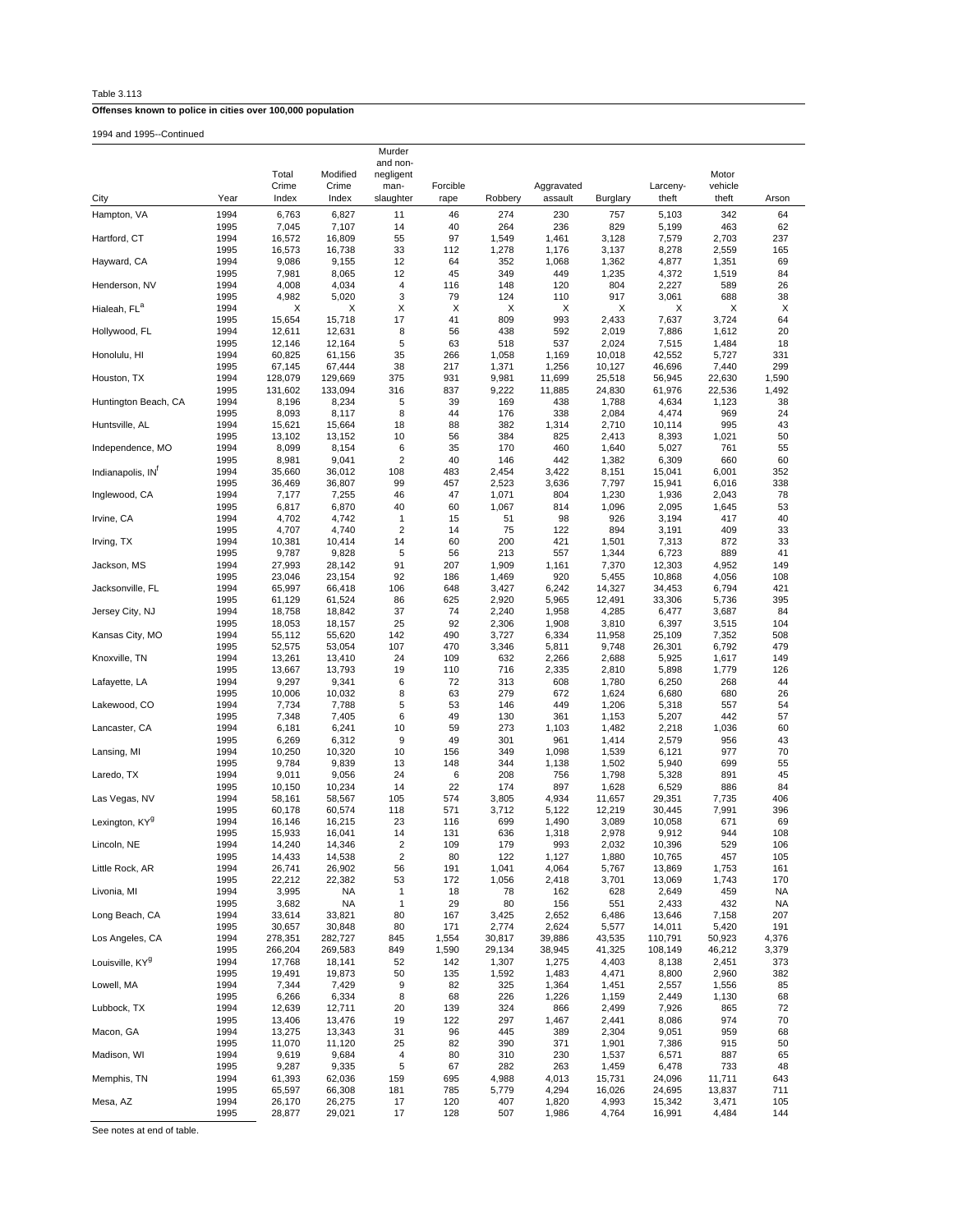| Table 3.113 |  |  |  |
|-------------|--|--|--|
|             |  |  |  |

1994 and 1995--Continued

|                                |              | Total             | Modified            | Murder<br>and non-<br>negligent |                  |                |                       |                  |                   | Motor            |            |
|--------------------------------|--------------|-------------------|---------------------|---------------------------------|------------------|----------------|-----------------------|------------------|-------------------|------------------|------------|
| City                           | Year         | Crime<br>Index    | Crime<br>Index      | man-<br>slaughter               | Forcible<br>rape | Robbery        | Aggravated<br>assault | Burglary         | Larceny-<br>theft | vehicle<br>theft | Arson      |
| Mesquite, TX                   | 1994         | 7,599             | 7,711               | 4                               | 17               | 129            | 424                   | 954              | 5,322             | 749              | 112        |
|                                | 1995         | 7,293             | 7,403               | 1                               | 20               | 89             | 491                   | 825              | 5,195             | 672              | 110        |
| Miami, FL                      | 1994         | 65,269            | 65,492              | 116                             | 221              | 5,841          | 6,793                 | 11,277           | 30,645            | 10,376           | 223        |
|                                | 1995         | 59,170            | 59,407              | 110                             | 198              | 5,676          | 6,943                 | 9,874            | 27,537            | 8,832            | 237        |
| Milwaukee, WI                  | 1994         | 51,241            | 51,872              | 139                             | 429              | 4,017          | 1,977                 | 8,461            | 25,532            | 10,686           | 631        |
|                                | 1995         | 52,679            | 53,234              | 138                             | 370              | 3,650          | 2,579                 | 8,366            | 26,231            | 11,345           | 555        |
| Minneapolis, MN                | 1994         | 41,411            | NA                  | 62                              | 578              | 3,444          | 2,990                 | 8,854            | 21,279            | 4,204            | <b>NA</b>  |
|                                | 1995         | 41,299            | <b>NA</b>           | 96                              | 578              | 3,550          | 2,852                 | 8,024            | 21,710            | 4,489            | NA         |
| Mobile, AL <sup>b</sup>        | 1994         | 20,525            | 20,568              | 39                              | 125              | 1,259          | 874                   | 4,712            | 11,787            | 1,729            | 43         |
|                                | 1995         | 18,915            | 19,002              | 56                              | 106              | 1,384          | 786                   | 4,236            | 10,416            | 1,931            | 87         |
| Modesto, CA                    | 1994<br>1995 | 14,185<br>15,425  | 14,489<br>15,658    | 12<br>13                        | 74<br>76         | 474<br>387     | 1,033<br>892          | 2,657<br>2,814   | 8,219<br>9,262    | 1,716<br>1,981   | 304<br>233 |
| Montgomery, AL                 | 1994         | 12,726            | 12,785              | 41                              | 70               | 630            | 1,148                 | 3,129            | 6,512             | 1,196            | 59         |
|                                | 1995         | 13,184            | 13,256              | 35                              | 85               | 564            | 725                   | 3,085            | 7,390             | 1,300            | 72         |
| Moreno Valley, CA              | 1994         | 9,863             | 9,920               | 11                              | 49               | 364            | 998                   | 2,457            | 4,612             | 1,372            | 57         |
|                                | 1995         | 9,187             | 9,224               | 16                              | 44               | 390            | 852                   | 2,200            | 4,566             | 1,119            | 37         |
| Nashville, TN                  | 1994         | 52,469            | <b>NA</b>           | 73                              | 508              | 2,652          | 6,142                 | 8,342            | 28,779            | 5,973            | <b>NA</b>  |
|                                | 1995         | 56,090            | <b>NA</b>           | 105                             | 487              | 2,675          | 6,109                 | 8,236            | 30,363            | 8,115            | <b>NA</b>  |
| Newark, NJ                     | 1994         | 37,475            | 37,721              | 96                              | 207              | 5,775          | 4,331                 | 6,438            | 11,163            | 9,465            | 246        |
|                                | 1995         | 40,367            | 40,618              | 102                             | 216              | 5,480          | 4,573                 | 7,369            | 12,762            | 9,865            | 251        |
| New Haven, CT                  | 1994         | 16,215            | 16,375              | 32                              | 102              | 1,150          | 1,364                 | 2,961            | 7,439             | 3,167            | 160        |
|                                | 1995         | 15,174            | 15,282              | 21                              | 98               | 953            | 1,157                 | 2,965            | 7,465             | 2,515            | 108        |
| New Orleans, LA                | 1994         | 49,842            | <b>NA</b>           | 424                             | 436              | 4,822          | 3,639                 | 10,064           | 21,890            | 8,567            | <b>NA</b>  |
| Newport News, VA               | 1995<br>1994 | 53,399<br>11,120  | <b>NA</b><br>11,184 | 363<br>22                       | 487<br>98        | 5,349<br>584   | 4,677<br>890          | 10,236<br>2,025  | 22,454<br>6,858   | 9,833<br>643     | NA<br>64   |
|                                | 1995         | 11,239            | 11,318              | 28                              | 139              | 538            | 1,045                 | 1,669            | 7,181             | 639              | 79         |
| New York, NY                   | 1994         | 530,120           | 535,042             | 1,561                           | 2,666            | 72,540         | 59,755                | 88,370           | 209,808           | 95,420           | 4,922      |
|                                | 1995         | 444,758           | NA                  | 1,177                           | 2,374            | 59,280         | 52,322                | 73,889           | 183,037           | 72,679           | NA         |
| Norfolk, VA                    | 1994         | 19,854            | 19,993              | 61                              | 157              | 1,197          | 967                   | 3,120            | 12,542            | 1,810            | 139        |
|                                | 1995         | 20,602            | 20,743              | 53                              | 177              | 1,293          | 870                   | 3,134            | 12,747            | 2,328            | 141        |
| Norwalk, CA                    | 1994         | 5,199             | 5,221               | 10                              | 26               | 514            | 621                   | 948              | 1,749             | 1,331            | 22         |
|                                | 1995         | 4,819             | 4,844               | 16                              | 23               | 370            | 680                   | 794              | 1,664             | 1,272            | 25         |
| Oakland, CA <sup>e</sup>       | 1994         | 40,373            | 40,670              | 140                             | 323              | 3,877          | 3,990                 | 7,026            | 17,800            | 7,217            | 297        |
|                                | 1995         | х                 | х                   | X                               | X                | х              | X                     | Х                | Х                 | х                | X          |
| Oceanside, CA                  | 1994         | 8,310             | 8,349               | 15                              | 88               | 516            | 1,069                 | 2,167            | 3,197             | 1,258            | 39         |
|                                | 1995         | 7,587             | 7,622               | 23                              | 72               | 409            | 1,041                 | 1,861            | 2,997             | 1,184            | 35         |
| Oklahoma City, OK <sup>n</sup> | 1994<br>1995 | 55,374<br>53,625  | 55,774<br>53,979    | 65<br>227                       | 546<br>473       | 1,748<br>1,603 | 4,112<br>3,724        | 10,301<br>10,420 | 33,711<br>32,063  | 4,891<br>5,115   | 400<br>354 |
| Omaha, NE                      | 1994         | 27,541            | 27,757              | 33                              | 217              | 918            | 2,762                 | 4,398            | 14,843            | 4,370            | 216        |
|                                | 1995         | 27,324            | 27,565              | 27                              | 80               | 808            | 2,670                 | 3,883            | 16,071            | 3,785            | 241        |
| Ontario, CA                    | 1994         | 11,263            | 11,347              | 25                              | 53               | 579            | 921                   | 2,286            | 4,760             | 2,639            | 84         |
|                                | 1995         | 10,383            | 10,466              | 21                              | 70               | 550            | 905                   | 1,856            | 4,830             | 2,151            | 83         |
| Orange, CA                     | 1994         | 5,723             | 5,769               | 8                               | 32               | 253            | 326                   | 1,163            | 2,875             | 1,066            | 46         |
|                                | 1995         | 4,936             | 4,976               | 6                               | 15               | 194            | 368                   | 968              | 2,477             | 908              | 40         |
| Orlando, FL                    | 1994         | 21,836            | 21,905              | 17                              | 144              | 1,095          | 2,853                 | 3,975            | 11,631            | 2,121            | 69         |
|                                | 1995         | 20,750            | 20,806              | 19                              | 141              | 1,048          | 2,564                 | 3,862            | 11,255            | 1,861            | 56         |
| Oxnard, CA                     | 1994         | 7,948             | 7,999               | 8                               | 29               | 404            | 1,073                 | 1,794            | 3,625             | 1,015            | 51         |
|                                | 1995         | 7,771             | 7,790               | 11                              | 65               | 419            | 948                   | 1,335            | 4,102             | 891              | 19         |
| Palmdale, CA                   | 1994         | 4,991             | 5,056               | 10<br>$\overline{7}$            | 44               | 243<br>289     | 1,035<br>823          | 989              | 1,809             | 861              | 65         |
| Pasadena, CA                   | 1995<br>1994 | 5,134<br>9,204    | 5,184<br>9,257      | 16                              | 38<br>36         | 762            | 902                   | 1,067<br>1,546   | 2,123<br>4,731    | 787<br>1,211     | 50<br>53   |
|                                | 1995         | 9,399             | 9,456               | 12                              | 53               | 721            | 635                   | 1,713            | 5,232             | 1,033            | 57         |
| Pasadena, TX                   | 1994         | 7,342             | 7,424               | 9                               | 101              | 180            | 1,007                 | 1,305            | 3,884             | 856              | 82         |
|                                | 1995         | 6,821             | 6,890               | 15                              | 63               | 176            | 801                   | 1,225            | 3,661             | 880              | 69         |
| Paterson, NJ                   | 1994         | 9,915             | 10,088              | 15                              | 52               | 1,053          | 853                   | 2,642            | 3,797             | 1,503            | 173        |
|                                | 1995         | 9,339             | 9,435               | 12                              | 45               | 829            | 771                   | 2,231            | 4,047             | 1,404            | 96         |
| Peoria, ILC,e                  | 1994         | NA                | <b>NA</b>           | 11                              | <b>NA</b>        | 608            | 1,835                 | 2,604            | 6,845             | 1,007            | 153        |
|                                | 1995         | X                 | Χ                   | X                               | X                | Χ              | X                     | Χ                | х                 | Χ                | X          |
| Philadelphia, PA               | 1994         | 100,417           | 102,917             | 404                             | 721              | 12,706         | 6,807                 | 14,106           | 40,392            | 25,281           | 2,500      |
|                                | 1995         | 108,278           | 110,628             | 432                             | 773              | 13,612         | 7,155                 | 16,165           | 46,332            | 23,809           | 2,350      |
| Phoenix, AZ                    | 1994<br>1995 | 108,131           | 108,412             | 231<br>214                      | 438<br>411       | 3,451<br>3,693 | 7,507<br>7,272        | 21,347<br>20,953 | 54,493            | 20,664           | 281<br>271 |
| Pittsburgh, PA                 | 1994         | 118,126<br>26,350 | 118,397<br>26,623   | 64                              | 261              | 2,469          | 1,311                 | 4,335            | 62,422<br>12,568  | 23,161<br>5,342  | 273        |
|                                | 1995         | 21,748            | 21,961              | 58                              | 243              | 2,077          | 1,096                 | 3,598            | 11,289            | 3,387            | 213        |
| Plano, TX                      | 1994         | 6,992             | 6,997               | $\mathbf{1}$                    | 30               | 110            | 432                   | 1,228            | 4,743             | 448              | 5          |
|                                | 1995         | 7,654             | 7,665               | 4                               | 38               | 92             | 513                   | 1,345            | 5,282             | 380              | 11         |
| Pomona, CA                     | 1994         | 8,873             | 9,027               | 39                              | 64               | 812            | 1,062                 | 1,832            | 3,471             | 1,593            | 154        |
|                                | 1995         | 8,468             | 8,510               | 32                              | 59               | 614            | 1,016                 | 1,786            | 3,454             | 1,507            | 42         |
| Portland, OR                   | 1994         | 54,715            | 55,326              | 50                              | 400              | 2,344          | 6,014                 | 8,001            | 28,363            | 9,543            | 611        |
|                                | 1995         | 55,348            | 55,834              | 43                              | 426              | 2,298          | 6,066                 | 7,813            | 29,589            | 9,113            | 486        |
| Portsmouth, VA                 | 1994         | 9,300             | 9,412               | 23                              | 65               | 719            | 565                   | 1,746            | 5,136             | 1,046            | 112        |
|                                | 1995         | 8,969             | 9,115               | 34                              | 77               | 842            | 549                   | 1,639            | 4,953             | 875              | 146        |
| Providence, RI                 | 1994         | 13,680            | 14,010              | 20                              | 115              | 554            | 631                   | 3,606            | 6,286             | 2,468            | 330        |
| Pueblo, CO                     | 1995         | 13,998            | 14,545              | 25                              | 97<br>84         | 570            | 530                   | 3,534            | 7,150             | 2,092            | 547        |
|                                | 1994<br>1995 | 7,337<br>7,822    | 7,422<br>7,884      | 8<br>8                          | 46               | 167<br>182     | 1,212<br>1,131        | 1,424<br>1,468   | 4,052<br>4,475    | 390<br>512       | 85<br>62   |
|                                |              |                   |                     |                                 |                  |                |                       |                  |                   |                  |            |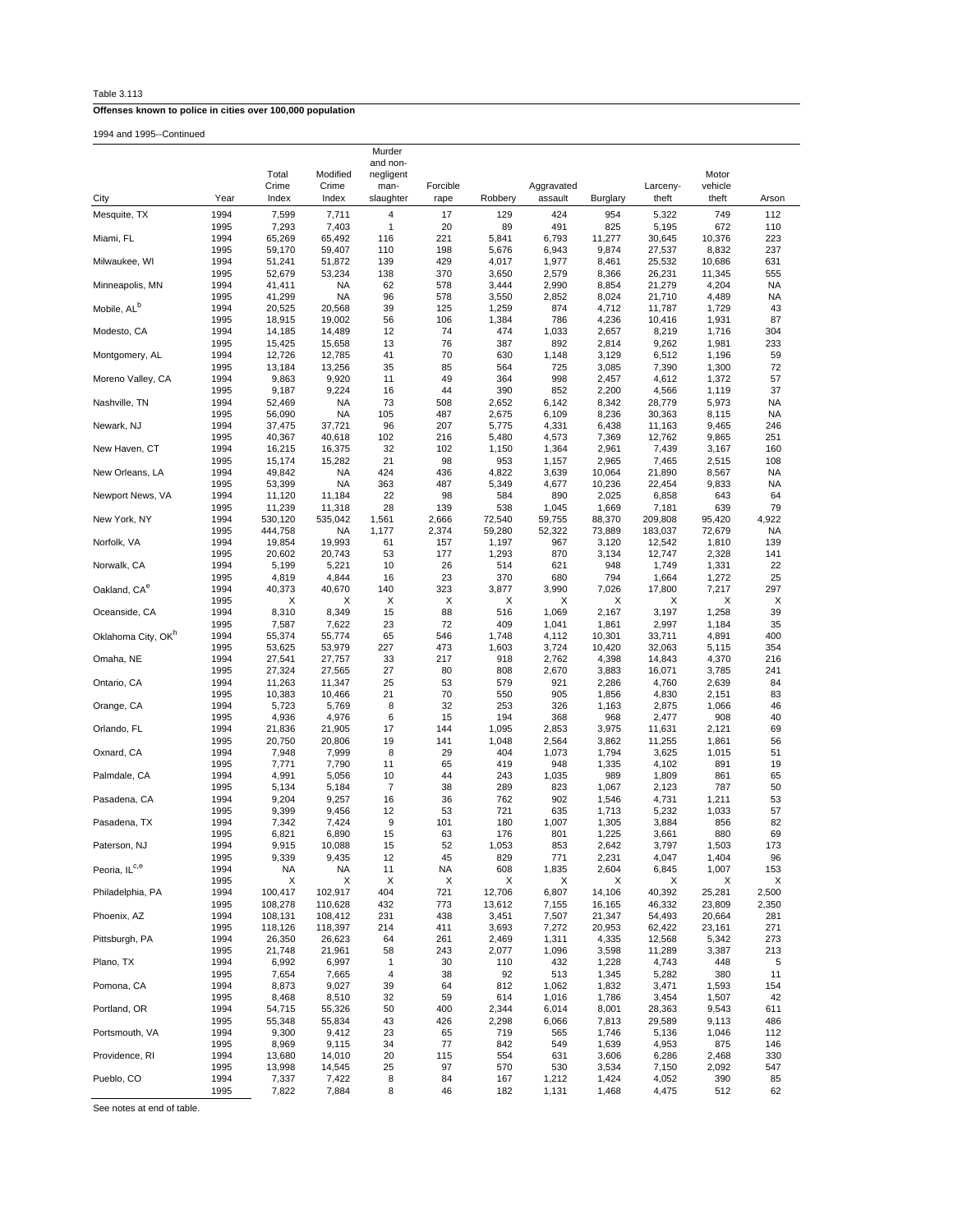| Table 3.113 |  |  |
|-------------|--|--|
|-------------|--|--|

1994 and 1995--Continued

|                                   |              | Total<br>Crime      | Modified<br>Crime | Murder<br>and non-<br>negligent<br>man- | Forcible   |                | Aggravated     |                 | Larceny-         | Motor<br>vehicle |            |
|-----------------------------------|--------------|---------------------|-------------------|-----------------------------------------|------------|----------------|----------------|-----------------|------------------|------------------|------------|
| City                              | Year         | Index               | Index             | slaughter                               | rape       | Robbery        | assault        | Burglary        | theft            | theft            | Arson      |
| Raleigh, NC                       | 1994         | 16,522              | 16,609            | 30                                      | 89         | 825            | 1,226          | 3,546           | 9,791            | 1,015            | 87         |
|                                   | 1995         | 17,523              | 17,626            | 18                                      | 104        | 648            | 1,269          | 3,682           | 10,565           | 1,237            | 103        |
| Rancho Cucamonga, CA              | 1994         | 5,392               | 5,420             | 5<br>7                                  | 19         | 167            | 123            | 1,249           | 2,700            | 1,129            | 28         |
| Reno, NV                          | 1995<br>1994 | 4,843<br>10,950     | 4,864<br>10,995   | 21                                      | 22<br>121  | 179<br>507     | 158<br>503     | 998<br>1,952    | 2,498<br>7,109   | 981<br>737       | 21<br>45   |
|                                   | 1995         | 10,947              | 11,016            | 14                                      | 94         | 421            | 568            | 1,846           | 7,193            | 811              | 69         |
| Richmond, VA                      | 1994         | 21,939              | 22,156            | 160                                     | 169        | 1,586          | 1,619          | 4,927           | 10,837           | 2,641            | 217        |
|                                   | 1995         | 20,984              | 21,172            | 120                                     | 171        | 1,491          | 1,718          | 4,260           | 10,848           | 8,976            | 188        |
| Riverside, CA                     | 1994         | 22,340              | 22,617            | 37                                      | 134        | 1,220          | 2,558          | 5,022           | 9,453            | 3,916            | 277        |
|                                   | 1995         | 19,683              | 19,927            | 34                                      | 117        | 1,010          | 2,648          | 4,232           | 8,545            | 3,097            | 244        |
| Rochester, NY                     | 1994         | 22,585              | 23,031            | 62                                      | 145        | 1,668          | 837            | 5,339           | 12,388           | 2,146            | 446        |
| Rockford, IL <sup>c</sup>         | 1995<br>1994 | 22,722<br><b>NA</b> | 23,074<br>NA      | 53<br>30                                | 150<br>NA  | 1,576<br>665   | 774<br>1,099   | 5,089<br>3,941  | 12,871           | 2,209<br>1,104   | 352<br>37  |
|                                   | 1995         | <b>NA</b>           | <b>NA</b>         | 19                                      | <b>NA</b>  | 751            | 962            | 3,616           | 7,928<br>8,681   | 1,301            | 60         |
| Sacramento, CA                    | 1994         | 40,218              | 40,376            | 62                                      | 174        | 2,292          | 2,170          | 8,076           | 18,598           | 8,846            | 158        |
|                                   | 1995         | 38,803              | 39,005            | 57                                      | 158        | 2,129          | 1,936          | 8,003           | 18,538           | 7,982            | 202        |
| Saint Louis, MO                   | 1994         | 63,839              | 64,693            | 248                                     | 304        | 6,025          | 8,067          | 12,522          | 27,744           | 8,929            | 854        |
|                                   | 1995         | 59,736              | 60,505            | 204                                     | 273        | 5,136          | 6,839          | 10,692          | 28,587           | 8,005            | 769        |
| Saint Paul, MN                    | 1994         | 19,472              | 19,815            | 29                                      | 269        | 872            | 1,560          | 4,074           | 10,642           | 2,026            | 343        |
|                                   | 1995         | 20,256              | 20,580            | 25                                      | 233        | 930            | 1,348          | 4,272           | 11,219           | 2,229            | 324        |
| Saint Petersburg, FL              | 1994<br>1995 | 23,973<br>22,899    | 24,115<br>23,031  | 23<br>30                                | 213<br>172 | 1,509<br>1,417 | 3,745<br>3,555 | 4,704<br>4,217  | 12,339<br>12,076 | 1,440<br>1,432   | 142<br>132 |
| Salem, OR                         | 1994         | 11,383              | 11,443            | 10                                      | 63         | 240            | 101            | 1,771           | 8,089            | 1,109            | 60         |
|                                   | 1995         | 12,346              | 12,402            | 9                                       | 65         | 247            | 111            | 1,852           | 8,967            | 1,095            | 56         |
| Salinas, CA                       | 1994         | 7,804               | 7,855             | 24                                      | 65         | 414            | 846            | 1,209           | 4,179            | 1,067            | 51         |
|                                   | 1995         | 8,329               | 8,385             | 15                                      | 49         | 494            | 950            | 1,181           | 4,797            | 843              | 56         |
| Salt Lake City, UT                | 1994         | 18,992              | 19,133            | 20                                      | 158        | 502            | 640            | 3,025           | 12,931           | 1,716            | 141        |
|                                   | 1995         | 22,115              | 22,205            | 27                                      | 148        | 564            | 636            | 2,950           | 15,467           | 2,323            | 90         |
| San Antonio, TX                   | 1994         | 87,679              | 88,544            | 194                                     | 565        | 2,781          | 2,931          | 16,422          | 54,910           | 9,876            | 865        |
| San Bernardino, CA                | 1995<br>1994 | 79,931<br>21,142    | 80,765<br>21,304  | 142<br>71                               | 658<br>163 | 2,345<br>1,538 | 2,033<br>2,307 | 13,961<br>4,914 | 52,370<br>8,485  | 8,422<br>3,664   | 834<br>162 |
|                                   | 1995         | 19,319              | 19,507            | 67                                      | 101        | 1,442          | 2,318          | 3,991           | 7,897            | 3,503            | 188        |
| San Diego, CA                     | 1994         | 76,725              | 76,941            | 113                                     | 403        | 3,845          | 8,238          | 12,889          | 35,204           | 16,033           | 216        |
|                                   | 1995         | 64,235              | 64,465            | 91                                      | 346        | 3,244          | 7,396          | 10,311          | 30,505           | 12,342           | 230        |
| San Francisco, CA                 | 1994         | 61,860              | 62,296            | 91                                      | 292        | 6,624          | 3,830          | 8,055           | 33,719           | 9,249            | 436        |
|                                   | 1995         | 60,474              | 60,907            | 99                                      | 304        | 6,469          | 4,031          | 7,127           | 34,153           | 8,291            | 433        |
| San Jose, CA<br>Santa Ana, CA     | 1994         | 36,559              | 37,033            | 33                                      | 375        | 1,109          | 4,398          | 5,823           | 20,300           | 4,521            | 474        |
|                                   | 1995<br>1994 | 36,096<br>17,649    | 36,635<br>18,040  | 38<br>74                                | 387<br>80  | 1,209<br>1,771 | 5,015<br>1,154 | 5,477<br>2,452  | 19,745<br>8,392  | 4,225<br>3,726   | 539<br>391 |
|                                   | 1995         | 15,190              | 15,514            | 72                                      | 66         | 1,234          | 1,141          | 2,182           | 7,396            | 3,099            | 324        |
| Santa Clarita, CA                 | 1994         | 4,118               | 4,139             | 0                                       | 31         | 99             | 662            | 961             | 1,847            | 518              | 21         |
|                                   | 1995         | 3,929               | 3,947             | 4                                       | 28         | 92             | 554            | 910             | 1,821            | 520              | 18         |
| Santa Rosa, CA                    | 1994         | 7,723               | 7,772             | 5                                       | 82         | 175            | 348            | 1,594           | 4,882            | 637              | 49         |
|                                   | 1995         | 7,325               | 7,392             | 4                                       | 64         | 193            | 422            | 1,183           | 4,925            | 534              | 67         |
| Savannah, GA                      | 1994         | 12,450              | 12,501            | 29                                      | 75         | 865            | 517            | 2,164           | 7,396            | 1,404            | 51         |
| Scottsdale, AZ                    | 1995<br>1994 | 12,016<br>9,295     | 12,079<br>9,327   | 27<br>4                                 | 76<br>28   | 840<br>138     | 447<br>257     | 1,946<br>1,878  | 7,669<br>5,684   | 1,011<br>1,306   | 63<br>32   |
|                                   | 1995         | 10,816              | 10,861            | 6                                       | 18         | 138            | 296            | 2,076           | 6,627            | 1,655            | 45         |
| Seattle, WA                       | 1994         | 57,905              | 58,207            | 69                                      | 318        | 2,536          | 3,615          | 8,186           | 36,758           | 6,423            | 302        |
|                                   | 1995         | 55,507              | 55,753            | 41                                      | 260        | 2,213          | 2,390          | 7,689           | 35,970           | 6,944            | 246        |
| Shreveport, LA                    | 1994         | 24,573              | 24,774            | 63                                      | 121        | 981            | 1,585          | 5,003           | 14,836           | 1,984            | 201        |
|                                   | 1995         | 22,338              | 22,538            | 61                                      | 112        | 776            | 1,643          | 3,787           | 14,637           | 1,322            | 200        |
| Simi Valley, CA                   | 1994         | 3,120               | 3,153             | $\mathbf{1}$                            | 9          | 39             | 169            | 651             | 1,833            | 418              | 33         |
| Sioux Falls, SD                   | 1995         | 2,908               | 2,941             | 4                                       | 12<br>70   | 57             | 123            | 626             | 1,759            | 327              | 33         |
|                                   | 1994<br>1995 | 5,317<br>5,766      | 5,369<br>5,792    | 3<br>5                                  | 70         | 56<br>82       | 358<br>344     | 874<br>904      | 3,472<br>4,136   | 214<br>225       | 52<br>26   |
| South Bend, IN                    | 1994         | 10,476              | 10,545            | 19                                      | 95         | 518            | 609            | 2,500           | 5,986            | 749              | 69         |
|                                   | 1995         | 10,013              | 10,135            | 26                                      | 86         | 389            | 479            | 2,406           | 5,920            | 707              | 122        |
| Spokane, WA                       | 1994         | 17,115              | 17,216            | $\boldsymbol{7}$                        | 101        | 490            | 1,090          | 3,142           | 11,381           | 904              | 101        |
|                                   | 1995         | 16,484              | 16,558            | 23                                      | 132        | 471            | 960            | 2,966           | 11,000           | 932              | 74         |
| Springfield, IL <sup>c</sup>      | 1994         | <b>NA</b>           | NA                | 18                                      | <b>NA</b>  | 502            | 1,039          | 2,674           | 5,649            | 596              | 88         |
|                                   | 1995         | <b>NA</b>           | <b>NA</b>         | 11                                      | <b>NA</b>  | 564            | 1,024          | 2,487           | 6,183            | 515              | 57         |
| Springfield, MA                   | 1994         | 13,026              | 13,678            | 16                                      | 124        | 746            | 1,652          | 2,911           | 3,996            | 3,581            | 652        |
| Springfield, MO                   | 1995<br>1994 | 11,165<br>13,096    | 11,742<br>13,199  | 19<br>3                                 | 134<br>74  | 748<br>184     | 1,406<br>551   | 2,490<br>2,369  | 3,798<br>9,317   | 2,570<br>598     | 577<br>103 |
|                                   | 1995         | 12,092              | 12,189            | 5                                       | 82         | 145            | 597            | 2,123           | 8,440            | 700              | 97         |
| Stamford, CT                      | 1994         | 6,433               | 6,449             | 6                                       | 15         | 348            | 267            | 1,078           | 4,005            | 714              | 16         |
|                                   | 1995         | 6,051               | 6,086             | 4                                       | 14         | 231            | 262            | 935             | 3,999            | 606              | 35         |
| Sterling Heights, MI <sup>e</sup> | 1994         | 4,367               | 4,401             | 1                                       | 20         | 24             | 292            | 418             | 3,224            | 388              | 34         |
|                                   | 1995         | х                   | х                 | X                                       | X          | Х              | Х              | х               | х                | X                | X          |
| Stockton, CA                      | 1994         | 23,460              | 23,594            | 44                                      | 121        | 1,433          | 2,007          | 4,561           | 11,152           | 4,142            | 134        |
| Sunnyvale, CA                     | 1995         | 20,782              | 20,896            | 42<br>$\overline{\mathbf{c}}$           | 133<br>27  | 1,228          | 1,784          | 3,836           | 10,278           | 3,481            | 114        |
|                                   | 1994<br>1995 | 3,802<br>3,777      | 3,832<br>3,788    | 3                                       | 29         | 110<br>110     | 174<br>112     | 516<br>459      | 2,495<br>2,714   | 478<br>350       | 30<br>11   |
| Syracuse, NY                      | 1994         | 10,643              | 10,731            | 16                                      | 58         | 582            | 578            | 2,945           | 5,680            | 784              | 88         |
|                                   | 1995         | 11,340              | 11,438            | 18                                      | 84         | 633            | 732            | 3,048           | 6,032            | 793              | 98         |